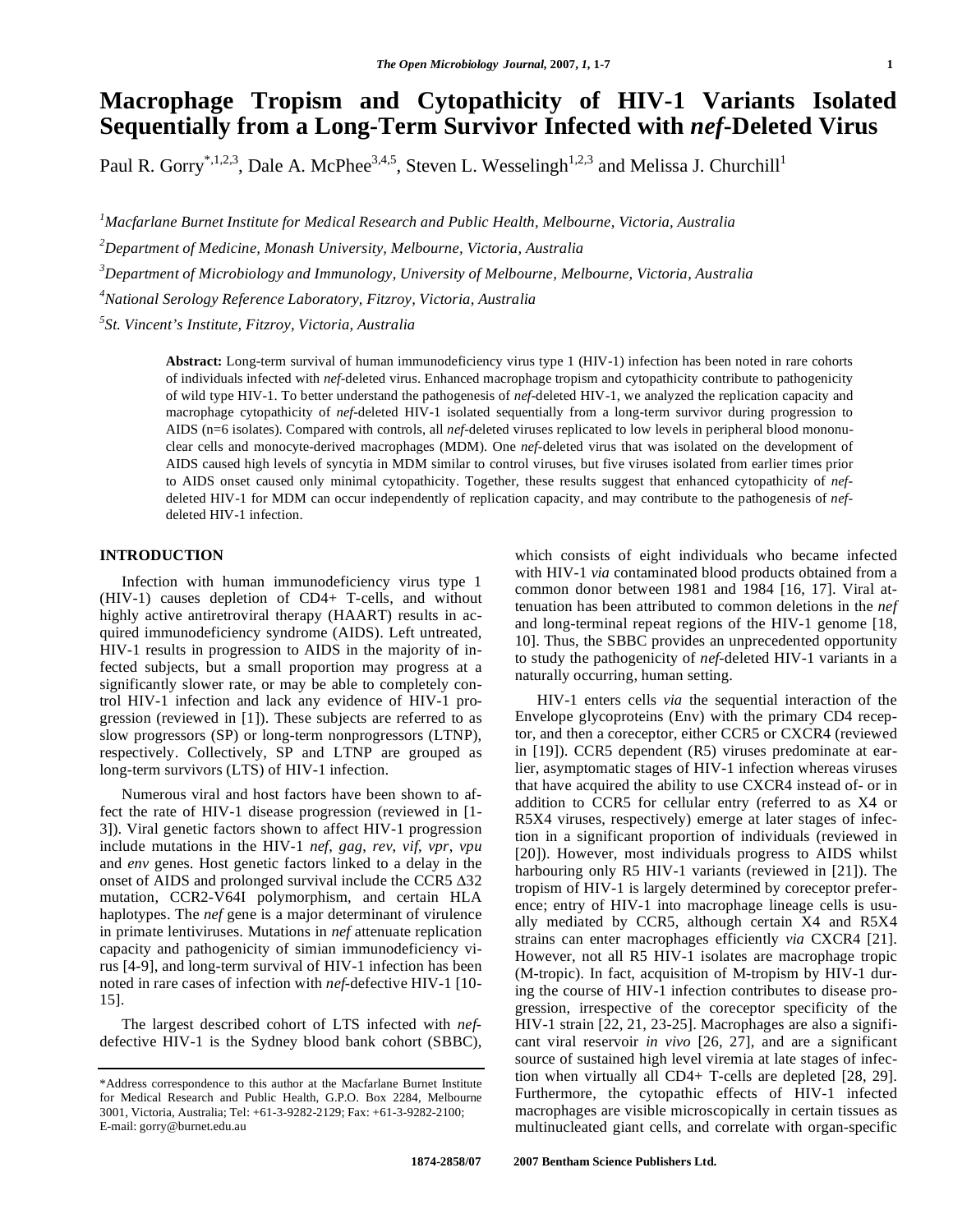HIV-1 disease; the best characterized of these being HIV-1 encephalitis [30]. Thus, the ability of HIV-1 to replicate and cause cytopathic effects in macrophages contributes significantly to the pathogenesis of HIV-1 infection.

 Whether enhanced M-tropism and enhanced macrophage cytopathicity are properties of *nef*-deleted HIV-1 strains isolated from subjects who experienced slowly progressive infection is unknown. To better understand M-tropism and macrophage cytopathicity of *nef*-deleted viruses, and to determine whether these properties are linked to pathogenicity of *nef*-deleted HIV-1, we characterized 6 sequentially isolated *nef*-deleted HIV-1 variants from the SBBC "donor", subject D36, during progression to AIDS. We found that all 6 *nef*-deleted viruses replicated to low levels in peripheral blood mononuclear cells (PBMC) and monocyte-derived macrophages (MDM), with equivalent efficiency. However, only one *nef*-deleted virus, which was isolated during AIDS, caused high levels of syncytia in MDM that was similar to highly cytopathic control viruses. Five *nef*-deleted viruses isolated from earlier times prior to the development of AIDS caused only minimal cytopathicity. Thus, enhanced cytopathicity of *nef*-deleted HIV-1 for MDM can occur without enhancement of M-tropism, and may contribute to the pathogenesis of *nef*-deleted HIV-1 infection in D36.

## **MATERIALS AND METHODOLOGY**

 **Virus Isolates:** Primary viruses D36 II, D36 V, D36 VIII, D36 IX, D36 X and D36 XI have been described in detail previously [31], and were isolated from blood of subject D36 by coculture with CD8-depleted PBMC according to published methods [22, 32]. Characteristics of the HIV-1 isolates are summarized in Table **1**. The dates when blood was drawn for HIV-1 isolation were May 1995, July 1996, May 1997, December 1997, July 1998 and January 1999, respectively. Blood was taken in accordance with guidelines endorsed by the Australian Red Cross Blood Service human ethics committee. Analysis of the *nef* and long terminal repeat sequence demonstrated gross deletion mutations in both regions, which are characteristic of SBBC HIV-1 isolates [31, 18, 10]. Analysis of coreceptor usage showed that all the primary isolates from D36 used here were R5X4 [31]. Stocks of the R5 HIV-1 ADA virus [33] were prepared from supernatants of infected PBMC as described previously [22]. Stocks of the X4 HIV-1 NL4-3 and R5X4 HIV-1 89.6 viruses [34, 35] were produced by transfection of 293T cells with proviral plasmid DNA by the calcium phosphate method [36].

 **Cells:** PBMC were purified from blood of healthy HIV-1-negative donors, stimulated with 5 μg of phytohemagglutinin (PHA) (Sigma, St. Louis, MO) per ml for 3 days, and cultured in RPMI 1640 medium supplemented with 10% (vol/vol) fetal calf serum (FCS), 100 μg of penicillin and streptomycin per ml, and 20 U of interleukin-2 (IL-2) (Roche, Basel, Switzerland) per ml. MDM were purified from PBMC by plastic adherence and cultured for 5 days in RPMI 1640 medium supplemented with 10% (vol/vol) human AB+ serum, 100 μg of penicillin and streptomycin per ml, and 12.5 ng of macrophage colony-stimulating factor (M-CSF) per ml.

 **HIV-1 Replication Kinetics:** Five hundred thousand PHA-activated PBMC were infected in 48-well tissue culture plates by incubation with  $1 \times 10^{6}$  3<sup>3</sup>P cpm HIV-1 reverse transcriptase (RT) units of virus supernatant in a volume of 250 μl for 3 h at 37°C, as described previously [31, 23]. Virus was then removed, and PBMC were washed 3 times with phosphate-buffered saline (PBS) and cultured in medium containing 20 U of IL-2 per ml for 28 days. Fifty percent medium changes were performed twice weekly, and supernatants were tested for HIV-1 replication by RT assays, as described previously [36]. MDM were isolated from PBMC by plastic adherence and allowed to mature for 5 days prior to infection, as described previously [22]. At approximately 90% confluence in 48-well tissue culture plates, virus equivalent to  $1 \times 10^{6}$  33P cpm RT units in a volume of 250  $\mu$ l was allowed to adsorb to the cell monolayers for 3 h at 37°C. Virus was then removed, and cells were rinsed 3 times with PBS prior to addition of 500 μl of culture medium. Fifty percent medium changes were performed twice weekly for 28 days, and supernatants were tested for HIV-1 replication by RT assays.

 **Analysis of Syncytium Formation in MDM:** Cultures of HIV-1-infected MDM were analyzed for syncytium formation at days 7, 11, 14, and 18 post-infection using an Eclipse TE 300 inverted microscope (Nikon, Osaka, Japan). Syncytia were counted by visual inspection and scored as +/- (occasional),  $+$  (low),  $++$  (moderate), or  $++$  (extensive), as described previously [37]. Photographs were taken at a final magnification of x400.

| <b>HIV-1 Isolate</b> | Date of Blood<br><b>Sample</b> | CD4+ T-Cell<br>Count $(Cells/µ)$ | <b>Plasma Viral Load</b><br>(RNA Copies/ml) | <b>Coreceptor Usage of</b><br>HIV-1 Isolate* | <b>Clinical History*</b>             |
|----------------------|--------------------------------|----------------------------------|---------------------------------------------|----------------------------------------------|--------------------------------------|
| D36 II               | 5/1995                         | NT                               | 1400                                        | R5X4                                         | Diagnosed with HIVD                  |
| D <sub>36</sub> V    | 7/1996                         | 414                              | 2600                                        | R5X4                                         | 12/1998                              |
| D <sub>36</sub> VIII | 5/1997                         | 540                              | 4000                                        | R5X4                                         | ABC, AZT, NVP<br>$(1/1999-9/2004)$   |
| D36 IX               | 12/1997                        | 390                              | 7500                                        | R5X4                                         |                                      |
| D36X                 | 7/1998                         | 325                              | NT                                          | R5X4                                         | ABC, NVP, 3TC<br>$(9/2004$ -present) |
| <b>D36 XI</b>        | 1/1999                         | 160                              | 9900                                        | R5X4                                         |                                      |

**Table 1. HIV-1 Isolates, Coreceptor Usage, Clinical History of the Study Subject and Corresponding Laboratory Studies** 

CD4+ T-cells were measured by flow cytometry. Plasma HIV-1 RNA was measured by COBAS Amplicor HIV-1 Monitor Version 1.0 (Roche Molecular Diagnostic Systems, Branchburg, N.J.). NT, not tested; HIVD, HIV-associated dementia; ABC, abavavir; AZT, zidovudine; NVP, nevirapine; 3TC, lamivudine. \*These results have been reported previously [31, 18].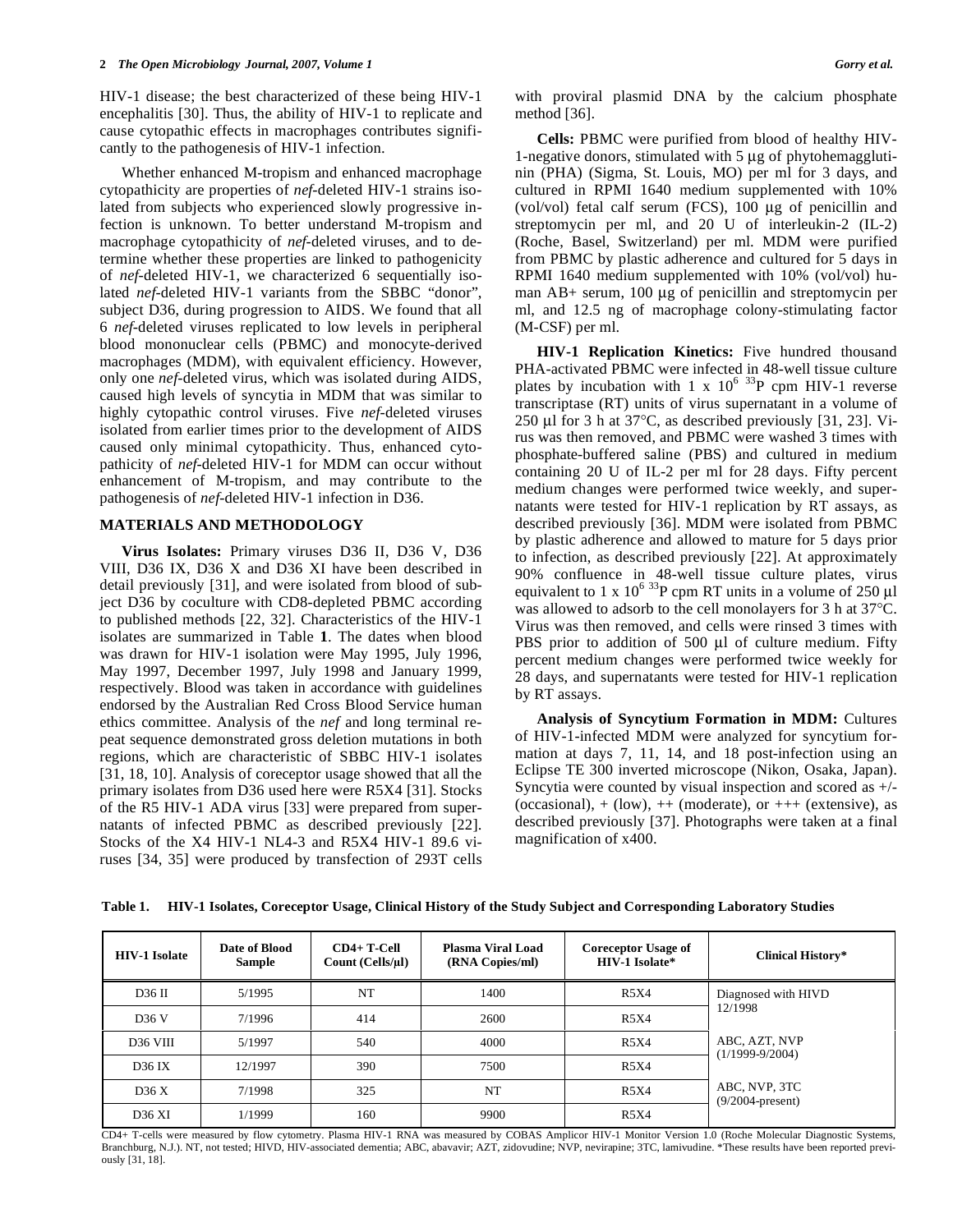#### **RESULTS**

 **Primary Isolates, and Clinical Characteristics of the Study Subject:** Subject D36 is the SBBC common donor, and has been described in detail previously [31, 17]. Briefly, D36 was infected with HIV-1 sexually in December, 1980. For 14 years without antiretroviral therapy D36 had a stable CD4+ T-cell count, but after April 1994 the subject experienced CD4+ T-cell loss until a diagnosis of HIV-associated dementia (HIVD) was made in December 1998. HIVD was the subjects first and only AIDS defining illness, and coincided with the CD4+ T-cell count falling below 200 cells/µl and plasma viral load steadily increasing to approximately 20,000 RNA copies/ml. At HIVD diagnosis, CSF viral load was measured at >750,000 RNA copies/ml. Following commencement of HAART in January 1999 [31, 38] both plasma and CSF HIV-1 RNA were suppressed to below detectable levels. D36 subsequently experienced neurological improvement and CD4+ T-cell recovery to approximately 700  $cells/µ$  in August 2006. D36 remains clinically well. Thus, although infected with an attenuated, *nef*-deleted strain of HIV-1, D36 can be classified as a SP.

 We previously characterized HIV-1 viruses isolated sequentially from D36 over a three year period leading up to HIVD, which follow the CD4+ T-cell loss in this subject. The known phenotypic characteristics of these isolates, laboratory studies corresponding to the times when the blood samples were taken for HIV-1 isolation, and clinical characteristics of the study subject are summarized in Table **1**. All isolates were of R5X4 phenotype, similar to HIV-1 89.6. In contrast, HIV-1 ADA and HIV-1 NL4-3 were restricted to use of CCR5 or CXCR4 for entry, respectively (data not shown). Thus, the D36 viruses studied here maintained an R5X4 phenotype over the three year interval.

 **Replication in PBMC:** We first examined the capacity of the primary, *nef*-deleted HIV-1 viruses isolated from D36 to replicate in PBMC compared to control viruses with intact *nef* genes (Fig. **1**). The R5X4 89.6 and X4 NL4-3 viruses replicated rapidly to high levels, although 89.6 replicated to higher levels than NL4-3 and with more rapid replication kinetics, peaking at day 4 post-infection. There was no variation between the replication kinetics and levels of peak virus replication attained by the D36 primary isolates. The D36 viruses reached peak levels of virus replication at 4 to 7 days post-infection. However, peak levels of replication attained by the D36 viruses were approximately 6-fold and 3-fold lower than those achieved by 89.6 and NL4-3, respectively. Thus, compared to control viruses the *nef*-deleted D36 viruses have attenuated but similar replication capacity in PBMC.

**Replication in MDM:** Although all the D36 isolates are phenotypically R5X4 (Table **1** and [31]), we recently showed that certain R5X4 viruses isolated from blood of a subject with HIVD were highly M-tropic, and that efficient macrophage entry by these viruses occurred *via* CXCR4 [22]. These studies raised the possibility that enhanced tropism of R5X4 viruses for macrophages may contribute to neurovirulence. It is presently unknown whether *nef*-deleted R5X4 viruses harbored by D36 are M-tropic, or whether enhancement of M-tropism by these viruses contributed to disease progression in this subject. Thus, we next examined the capacity of the sequential D36 viruses to replicate in MDM compared to two well characterized M-tropic control viruses, 89.6 and ADA (Fig. **2**).



**Fig. (1). Replication kinetics in PBMC.** PBMC were infected with equivalent amounts of each virus, as described in Materials and Methodology, and cultured for 28 days. Mock infected cells were treated with culture medium alone. Virus production in culture supernatants was measured by RT assays. Values shown are means from duplicate infections. Error bars represent standard deviations. Results are representative of two independent experiments using cells obtained from different donors, which gave similar results.

 The R5 ADA virus replicated rapidly to high levels, attaining peak levels of virus replication at day 7 postinfection. The R5X4 89.6 virus also replicated to high levels, but had delayed replication kinetics compared to ADA, reaching peak levels of virus replication at day 14 postinfection. All the R5X4 D36 viruses were able to replicate to detectable levels in MDM, and had similar replication kinetics to the R5X4 89.6 control virus peaking at days 14 to 18 post-infection, but attained peak levels of virus replication that were approximately 3-fold lower than 89.6. Although there was some variation in replication capacity among the D36 viruses, there was no appreciable difference in replication capacity between viruses when tested across multiple MDM donors (data not shown). These data indicate that the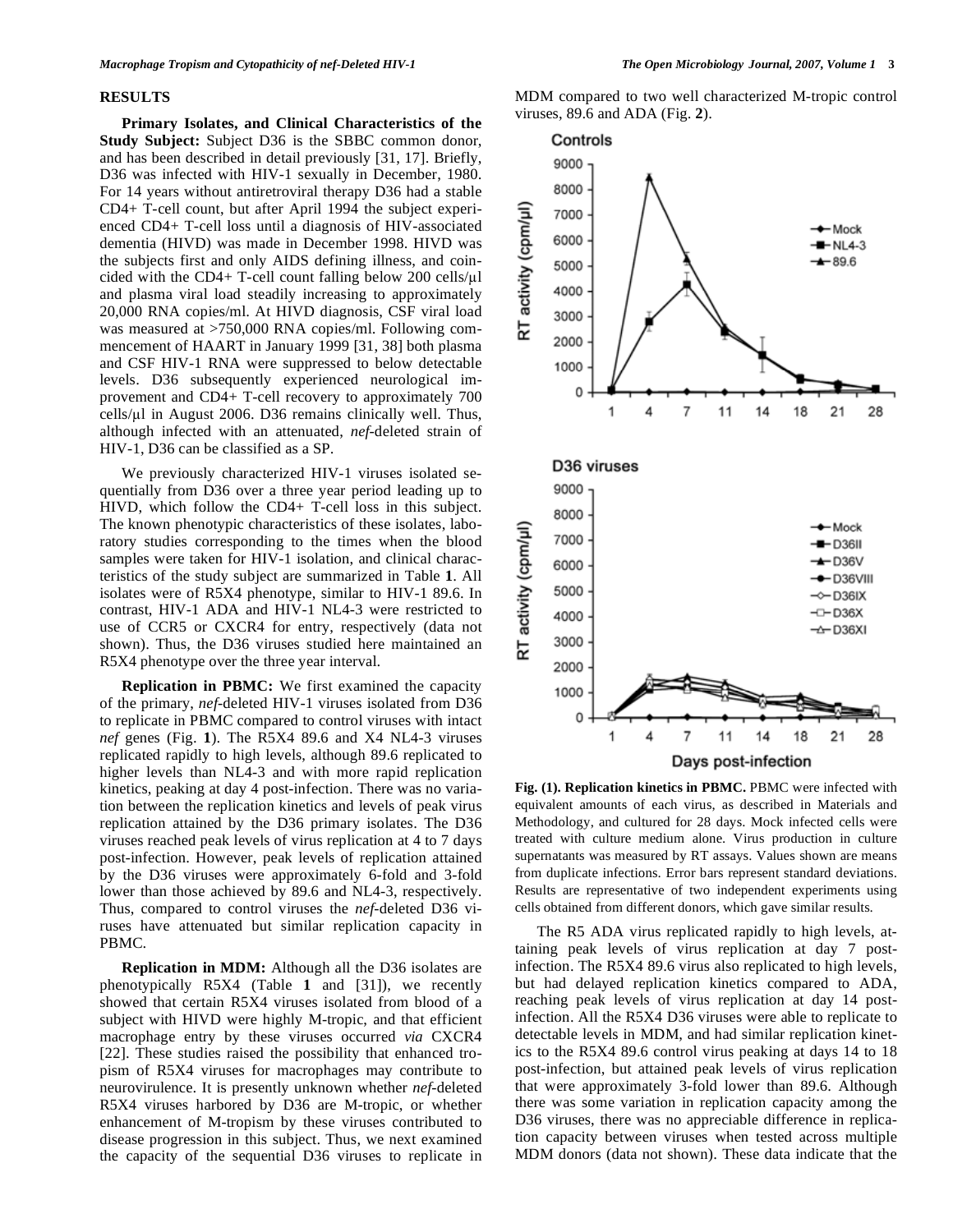D36 viruses have reduced infectivity for MDM compared to ADA and 89.6, and that infectivity for MDM was not enhanced when isolates were sequentially isolated during HIV-1 progression in D36.



**Fig. (2). Replication kinetics in MDM.** MDM were infected with equivalent amounts of each virus, as described in Materials and Methodology, and cultured for 28 days. Mock infected cells were treated with culture medium alone. Virus production in culture supernatants was measured by RT assays. Values shown are means from duplicate infections. Error bars represent standard deviations. Results are representative of two independent experiments using cells obtained from different donors, which gave similar results.

 **Cythopathicity in Macrophages:** Primary HIV-1 isolates may have vastly differing cytopathic effects in MDM that do not necessarily correlate with replication capacity [37], suggesting that MDM cytopathicity may be dictated by factors other than those that permit efficient viral entry. However, the ability of HIV-1 to be cytopathic in MDM may be associated with HIV-1 pathogenesis. For example, the ability of neurotropic HIV-1 isolates to induce syncytia in MDM cultures is closely associated with the presence of multinucleated giant cells in brain [37], which is a neuropathological hallmark of HIVD. Cultures of MDM infected

with the sequential D36 viruses, or the R5 ADA or R5X4 89.6 control viruses, were examined for syncytia formation (Fig. **3**). ADA and 89.6 induced syncytia in >90% of cells by day 11 or 14 post-infection, respectively. D36 II, D36 V, D36 VIII, D36 IX and D36 X viruses, which were all isolated prior to the development of AIDS, induced syncytia in <5% of cells throughout the 28 days of infection. In contrast, D36 XI, which was isolated on development of AIDS, induced syncytia in >90% of cells by day 18 post-infection, despite replicating only to low levels in these cultures (Fig. **2**). Thus, high levels of cytopathicity were generated in MDM infected with D36 XI virus, similar to the highly cytopathic control viruses.

### **DISCUSSION AND CONCLUSION**

 In this study, we characterized a panel of HIV-1 viruses sequentially isolated from a SP infected with *nef*-deleted virus, that tracked CD4+ T-cell loss leading to the development of AIDS in this subject. The replication capacity of the sequential isolates in PBMC and MDM was not enhanced during progression of HIV-1 infection, but significant cytopathicity in MDM was evident only in cells infected with virus isolated on development of AIDS. These results suggest that *nef*-deleted HIV-1 strains may evolve during HIV-1 progression and increase their cytopathic potential without necessarily replicating more efficiently in the host. This would explain the CD4+ T-cell loss and progression to AIDS in D36 despite only relatively low plasma HIV-1 RNA levels.

 Whilst the SBBC recipient members persistently harbor *nef*-deleted HIV-1 with an R5 phenotype [32], the viruses isolated from D36 used in this study maintained an R5X4 phenotype over the 3 year period [31]. This suggests that virus harbored by D36 evolved from an R5 to R5X4 phenotype prior to 1995. The emergence of R5X4 HIV-1 is typically associated with rapid progression to AIDS [39-43]. However, D36 harbored R5X4 HIV-1 for at least 3 years without antiretroviral therapy and experienced only slow progression of HIV-1 infection [31]. Thus, *nef*-deleted HIV-1 in an attenuated infection may undergo a coreceptor switch from R5 to R5X4 phenotype without subsequent rapid progression to AIDS. Nonetheless, it remains uncertain as to whether D36 would have experienced HIV-1 progression at all had virus harbored by this subject not undergone a coreceptor switch.

 Although we demonstrate increased macrophage cytopathicity by virus isolated from blood of D36 during HIVD, whether the circulating strain of virus contributed to neuropathogenesis of HIV-1 infection in D36, which was the subject's only AIDS defining illness, remains unclear. CSF HIV-1 RNA levels were considerably higher than plasma HIV-1 RNA levels during HIVD (>750,000 copies/ml versus approximately 20,000 copies/ml) [31]. A CSF-derived virus was never able to be successfully isolated despite repeated attempts, but analysis of the HIV-1 Env V3 sequence in CSF demonstrated an R5-like sequence [31], suggesting that HIV-1 present in CSF of D36 was most likely an R5 virus. This analysis showed compartmentalized evolution of *nef*-deleted HIV-1 in D36, raising the possibility that the direct neuropathogenic effects were caused by distinct pathogenic features of the CSF virus not present in the blood-derived isolates.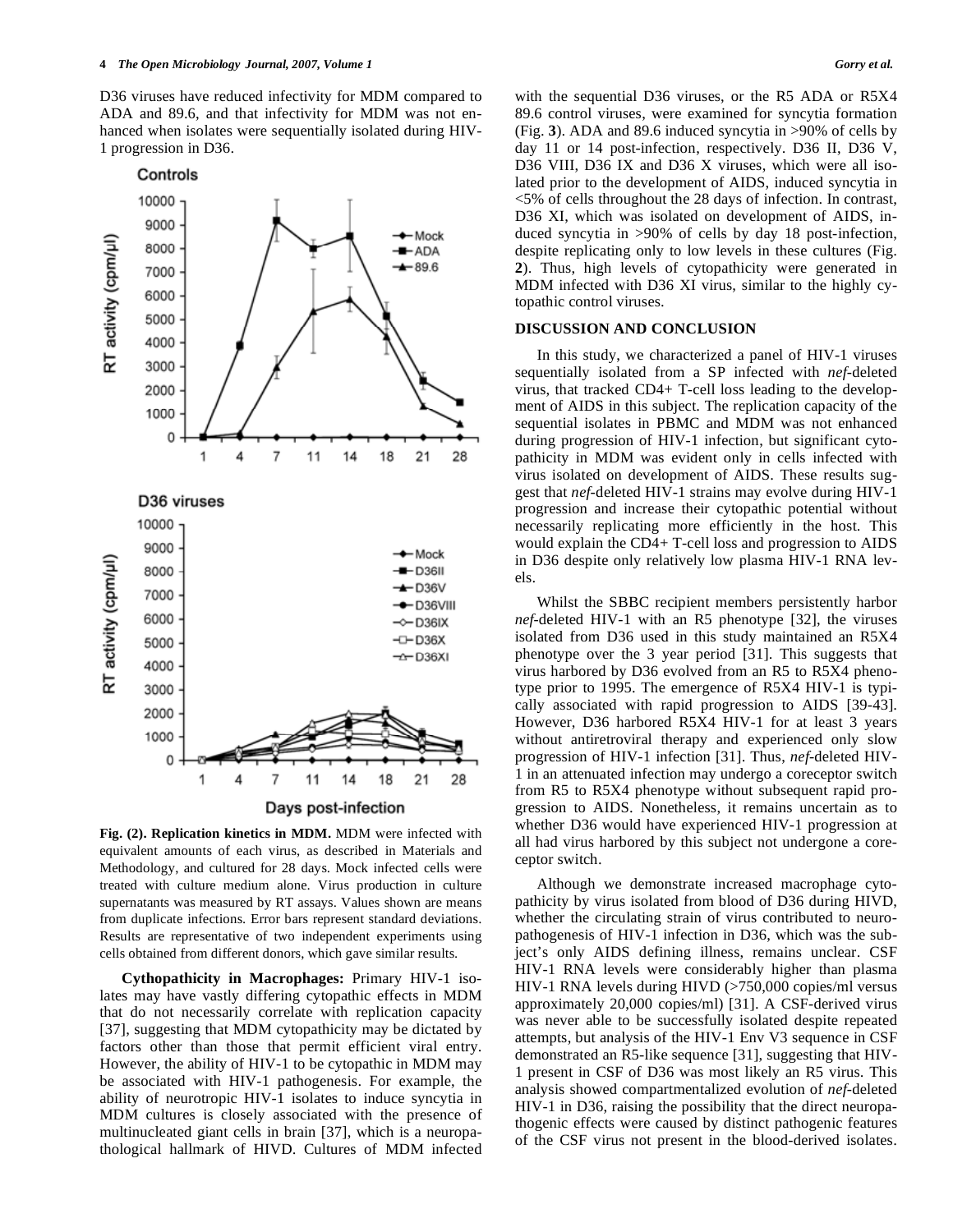

**Fig. (3). Syncytium formation in MDM induced by** *nef***-deleted viruses.** MDM were infected with equivalent amounts of each virus, as described in Materials and Methodology. Mock-infected MDM were treated with culture medium alone. Syncytia formation was documented at day 11 (ADA), 14 (89.6) or 18 (D36 viruses) post-infection. Syncytia were counted manually and scored as +/-, occasional syncytia; +, low frequency of syncytia, occurring in <5% of cells; ++, moderate frequency of syncytia, occurring in 5 to 50% of cells; or +++, extensive syncytia, occurring in >50% of cells, as described previously [37]. Results are representative of two independent experiments using cells obtained from different donors, which gave similar results. Photographs are at a final magnification of x400.

HIVD typically occurs late in HIV-1 infection, after the onset of immunodeficiency [44]. Therefore, it is plausible that evolution toward a more cytopathic *nef*-deleted virus in blood contributed to neuropathogenesis in D36 by lowering the immune threshold for the neuropathogenic manifestations of HIV-1 infection to become evident.

 The molecular determinants underlying increased macrophage cytopathicity by the D36 XI isolate are unclear, but most likely map to the HIV-1 Env (reviewed in [21]). The Env glycoproteins are the principal determinants of cytotoxicity in an infected cell [45]. Furthermore, studies in macaques infected with chimeric simian-HIV (SHIV) viruses showed distinct changes in Env associated with enhanced pathogenicity *in vivo*, which in part resulted from increased Env-coreceptor binding [46]. Therefore, one possibility is that R5X4 Env glycoproteins in D36 isolates evolved to variants able to interact more efficiently with cellular receptors, thus increasing their cytopathic potential. This hypothesis is supported by previous studies which analyzed the ability of D36 II and D36 XI viruses to cause CD4+ T-cell cytopathicity in *ex vivo* human lymphoid cell cultures [47]. This study found that D36 XI was significantly more potent in depleting CD4+ T-cells from these cultures than D36 II, which resulted from an increased ability of D36 XI to use CXCR4 as a coreceptor for HIV-1 entry. Thus, increased macrophage cytopathicity by D36 XI is most likely due to intrinsic pathogenic features of the Env that increase fusogenicity, similar to that which has been observed by neurotropic R5 and R5X4 viruses [37, 48, 49]. This idea is consistent with previous studies that linked increased Envmediated fusion to pathogenicity of *nef*-deleted SIV [50]. Further studies are required to elucidate the molecular determinants of D36 Env that are associated with increased fusogenicity.

 In summary, we demonstrate increased macrophage cytopathicity by *nef*-deleted R5X4 HIV-1 isolated from blood of a SP during progressive HIV-1 infection. To our knowledge, this is the first report to demonstrate enhanced macrophage cytopathicity by a *nef*-deleted HIV-1 variant associated with AIDS. The molecular determinants underlying increased macrophage cytopathicity by this HIV-1 variant remain unclear, but involve mechanism(s) distinct from those that govern replication capacity *per se*. Increased macrophage cytopathicity is likely to involve changes in the Env glycoproteins, which also contribute to CD4+ T-cell loss in D36.

# **ETHICS APPROVAL**

 Blood samples were taken after informed written consent, in accordance with guidelines endorsed by the Australian Red Cross Blood Service human ethics committee.

## **CONFLICT OF INTEREST**

The authors declare no conflicts of interest.

# **ACKNOWLEDGEMENTS**

 This study was supported by a grant from the Australian Center for HIV Virology Research to MJC, and in part by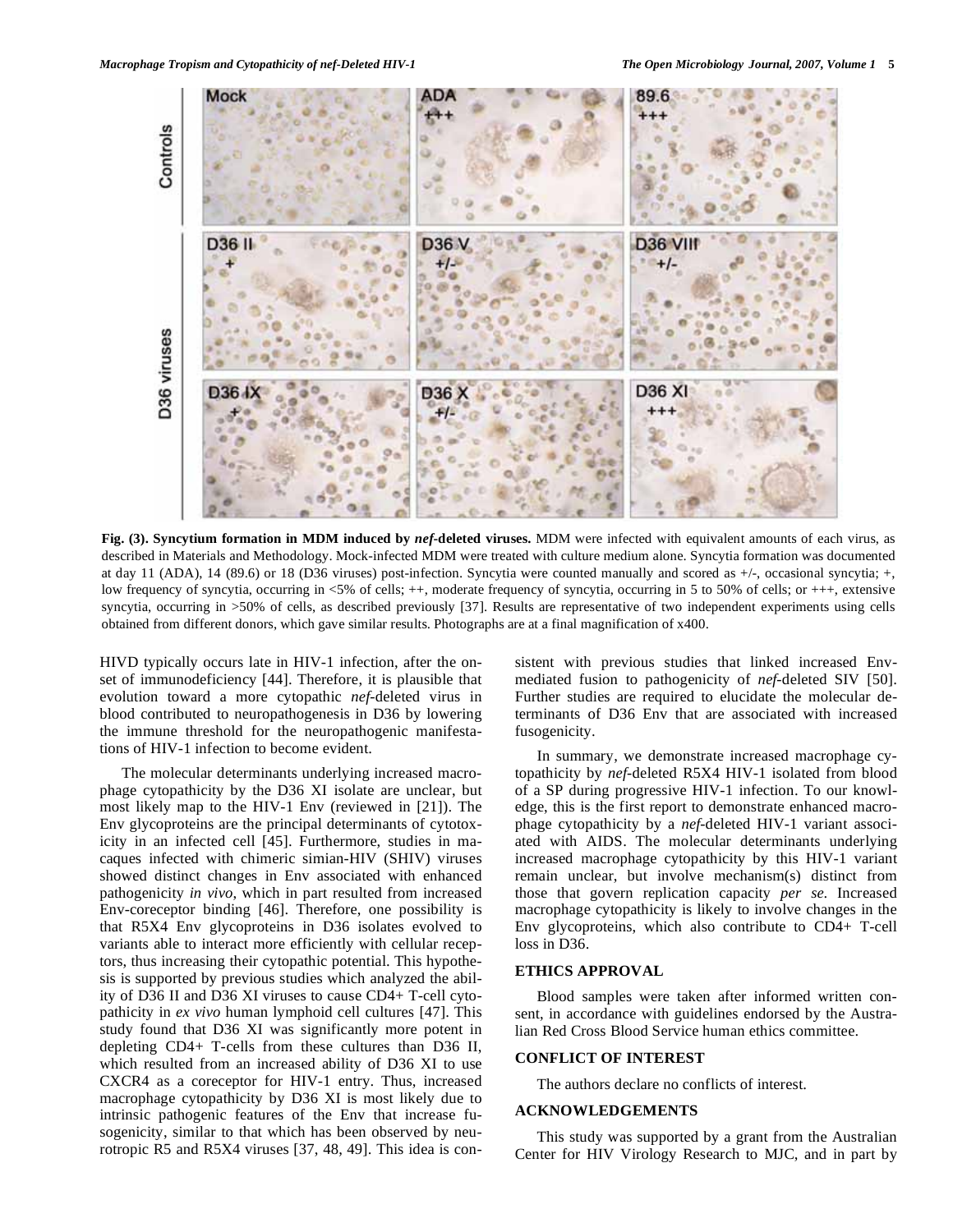grants from the Australian National Health and Medical Research Council (NHMRC) (433915) and NIH/NIAID (AI054207-01-A1) to RPG. PRG is the recipient of an NHMRC R. Douglas Wright Biomedical Career Development Award.

#### **REFERENCES**

- [1] Mikhail M, Wang B, Saksena NK. Mechanisms involved in nonprogressive HIV disease. AIDS Rev 2003; 5: 230-244.
- [2] O'Brien SJ, Moore JP. The effect of genetic variation in chemokines and their receptors on HIV transmission and progression to AIDS. Immunol Rev 2000; 177: 99-111.
- [3] Roger M. Influence of host genes on HIV-1 disease progression. FASEB J 1998; 12: 625-632.
- [4] Chakrabarti L, Baptiste V, Khatissian E, *et al.* Limited viral spread and rapid immune response in lymph nodes of macaques inoculated with attenuated simian immunodeficiency virus. Virology 1995; 213: 535-548.
- [5] Desrosiers RC, Lifson JD, Gibbs JS, *et al*. Identification of highly attenuated mutants of simian immunodeficiency virus. J Virol 1998; 72: 1431-1437.
- [6] Hofmann-Lehmann R, Vlasak J, Williams AL, *et al*. Live attenuated, nef-deleted SIV is pathogenic in most adult macaques after prolonged observation. AIDS 2003; 17: 157-166.
- [7] Iafrate AJ, Carl S, Bronson S, *et al.* Disrupting surfaces of nef required for downregulation of CD4 and for enhancement of virion infectivity attenuates simian immunodeficiency virus replication *in vivo*. J Virol 2000; 74: 9836-9844.
- [8] Kestler HW, 3rd, Ringler DJ, Mori K, *et al*. Importance of the nef gene for maintenance of high virus loads and for development of AIDS. Cell 1991; 65: 651-662.
- [9] Messmer D, Ignatius R, Santisteban C, Steinman RM, Pope M. The decreased replicative capacity of simian immunodeficiency virus SIVmac239Delta(nef) is manifest in cultures of immature dendritic cellsand T cells. J Virol 2000; 74: 2406-2413.
- [10] Deacon NJ, Tsykin A, Solomon A, *et al*. Genomic structure of an attenuated quasi species of HIV-1 from a blood transfusion donor and recipients. Science 1995; 270: 988-991.
- [11] Kirchhoff F, Greenough TC, Brettler DB, Sullivan JL, Desrosiers RC. Brief report: absence of intact nef sequences in a long-term survivor with nonprogressive HIV-1 infection. N Engl J Med 1995; 332: 228-232.
- [12] Kondo M, Shima T, Nishizawa M, *et al*. Identification of attenuated variants of HIV-1 circulating recombinant form 01\_AE that are associated with slow disease progression due to gross genetic alterations in the nef/long terminal repeat sequences. J Infect Dis 2005; 192: 56-61.
- [13] Mariani R, Kirchhoff F, Greenough TC, Sullivan JL, Desrosiers RC, Skowronski J. High frequency of defective nef alleles in a long-term survivor with nonprogressive human immunodeficiency virus type 1 infection. J Virol 1996; 70: 7752-7764.
- [14] Rhodes DI, Ashton L, Solomon A, *et al*. Characterization of three nef-defective human immunodeficiency virus type 1 strains associated with long-term nonprogression. Australian Long-Term Nonprogressor Study Group. J Virol 2000; 74: 10581-10588.
- [15] Salvi R, Garbuglia AR, Di Caro A, Pulciani S, Montella F, Benedetto A. Grossly defective nef gene sequences in a human immunodeficiency virus type 1-seropositive long-term nonprogressor. J Virol 1998; 72: 3646-3657.
- [16] Learmont J, Tindall B, Evans L, *et al*. Long-term symptomless HIV-1 infection in recipients of blood products from a single donor. Lancet 1992; 340: 863-867.
- [17] Learmont JC, Geczy AF, Mills J, *et al*. Immunologic and virologic status after 14 to 18 years of infection with an attenuated strain of HIV-1. A report from the Sydney Blood Bank Cohort. N Engl J Med 1999; 340: 1715-1722.
- [18] Churchill MJ, Rhodes DI, Learmont JC, *et al*. Longitudinal analysis of human immunodeficiency virus type 1 nef/long terminal repeat sequences in a cohort of long-term survivors infected from a single source. J Virol 2006; 80: 1047-1052.
- [19] Sterjovski J, Churchill MJ, Wesselingh SL, Gorry PR. HIV-1 entry inhibitors: classes, applications and factors affecting potency. Curr HIV Res 2006; 4: 387-400.
- [20] de Roda Husman AM, Schuitemaker H. Chemokine receptors and the clinical course of HIV-1 infection. Trends Microbiol 1998; 6: 244-249.
- [21] Gorry PR, Churchill M, Crowe SM, Cunningham AL, Gabuzda D. Pathogenesis of macrophage tropic HIV. Curr HIV Res 2005; 3: 53-60.
- [22] Gorry PR, Bristol G, Zack JA, *et al*. Macrophage tropism of human immunodeficiency virus type 1 isolates from brain and lymphoid tissues predicts neurotropism independent of coreceptor specificity. J Virol 2001; 75: 10073-10089.
- [23] Gray L, Sterjovski J, Churchill M, *et al*. Uncoupling coreceptor usage of human immunodeficiency virus type 1 (HIV-1) from macrophage tropism reveals biological properties of CCR5 restricted HIV-1 isolates from patients with acquired immunodeficiency syndrome. Virology 2005; 337: 384-398.
- [24] Li S, Juarez J, Alali M, *et al*. Persistent CCR5 utilization and enhanced macrophage tropism by primary blood human immunodeficiency virus type 1 isolates from advanced stages of disease and comparison to tissue-derived isolates. J Virol 1999; 73: 9741-9755.
- [25] Tuttle DL, Anders CB, Aquino-De Jesus MJ, *et al*. Increased replication of non-syncytium-inducing HIV type 1 isolates in monocytederived macrophages is linked to advanced disease in infected children. AIDS Res Hum Retroviruses 2002; 18: 353-362.
- [26] Crowe SM, Sonza S. HIV-1 can be recovered from a variety of cells including peripheral blood monocytes of patients receiving highly active antiretroviral therapy: a further obstacle to eradication. J Leukoc Biol 2000; 68: 345-350.
- [27] Sonza S, Mutimer HP, Oelrichs R, *et al*. Monocytes harbour replication-competent, non-latent HIV-1 in patients on highly active antiretroviral therapy. AIDS 2001; 15: 17-22.
- [28] Igarashi T, Brown CR, Endo Y, *et al*. Macrophage are the principal reservoir and sustain high virus loads in rhesus macaques after the depletion of CD4+ T cells by a highly pathogenic simian immunodeficiency virus/HIV type 1 chimera (SHIV): Implications for HIV-1 infections of humans. Proc Natl Acad Sci USA 2001; 98: 658-663.
- [29] Igarashi T, Imamichi H, Brown CR, Hirsch VM, Martin MA. The emergence and characterization of macrophage-tropic SIV/HIV chimeric viruses (SHIVs) present in CD4+ T cell-depleted rhesus monkeys. J Leukoc Biol 2003; 74: 772-780.
- [30] Price RW. Neurological complications of HIV infection. Lancet 1996; 348: 445-452.
- [31] Churchill M, Sterjovski J, Gray L, *et al*. Longitudinal analysis of nef/long terminal repeat-deleted HIV-1 in blood and cerebrospinal fluid of a long-term survivor who developed HIV-associated dementia. J Infect Dis 2004; 190: 2181-2186.
- [32] Verity E, Zotos D, Wilson K, *et al*. Viral phenotypes and antibody responses in long term survivors infected with attenuated human immunodeficiency virus type 1 containing deletions in the nef/long terminal repeat region. J Virol 2007; June 13, [Epub ahead of print].
- [33] Gendelman HE, Orenstein JM, Martin MA, *et al*. Efficient isolation and propagation of human immunodeficiency virus on recombinant colony-stimulating factor 1-treated monocytes. J Exp Med 1988; 167: 1428-1441.
- [34] Adachi A, Gendelman HE, Koenig S, *et al*. Production of acquired immunodeficiency syndrome-associated retrovirus in human and nonhuman cells transfected with an infectious molecular clone. J Virol 1986; 59: 284-291.
- [35] Collman R, Balliet JW, Gregory SA, *et al*. An infectious molecular clone of an unusual macrophage-tropic and highly cytopathic strain of human immunodeficiency virus type 1. J Virol 1992; 66: 7517- 7521.
- [36] Gorry P, Purcell D, Howard J, McPhee D. Restricted HIV-1 infection of human astrocytes: potential role of nef in the regulation of virus replication. J Neurovirol 1998; 4: 377-386.
- [37] Gorry PR, Taylor J, Holm GH, *et al*. Increased CCR5 affinity and reduced CCR5/CD4 dependence of a neurovirulent primary human immunodeficiency virus type 1 isolate. J Virol 2002; 76: 6277- 6292.
- [38] Crowe SM, Ho DD, Marriott D, *et al*. *In vivo* replication kinetics of a nef-deleted strain of HIV-1. AIDS 2005; 19: 842-843.
- [39] Bjorndal A, Deng H, Jansson M, *et al*. Coreceptor usage of primary human immunodeficiency virus type 1 isolates varies according to biological phenotype. J Virol 1997; 71: 7478-7487.